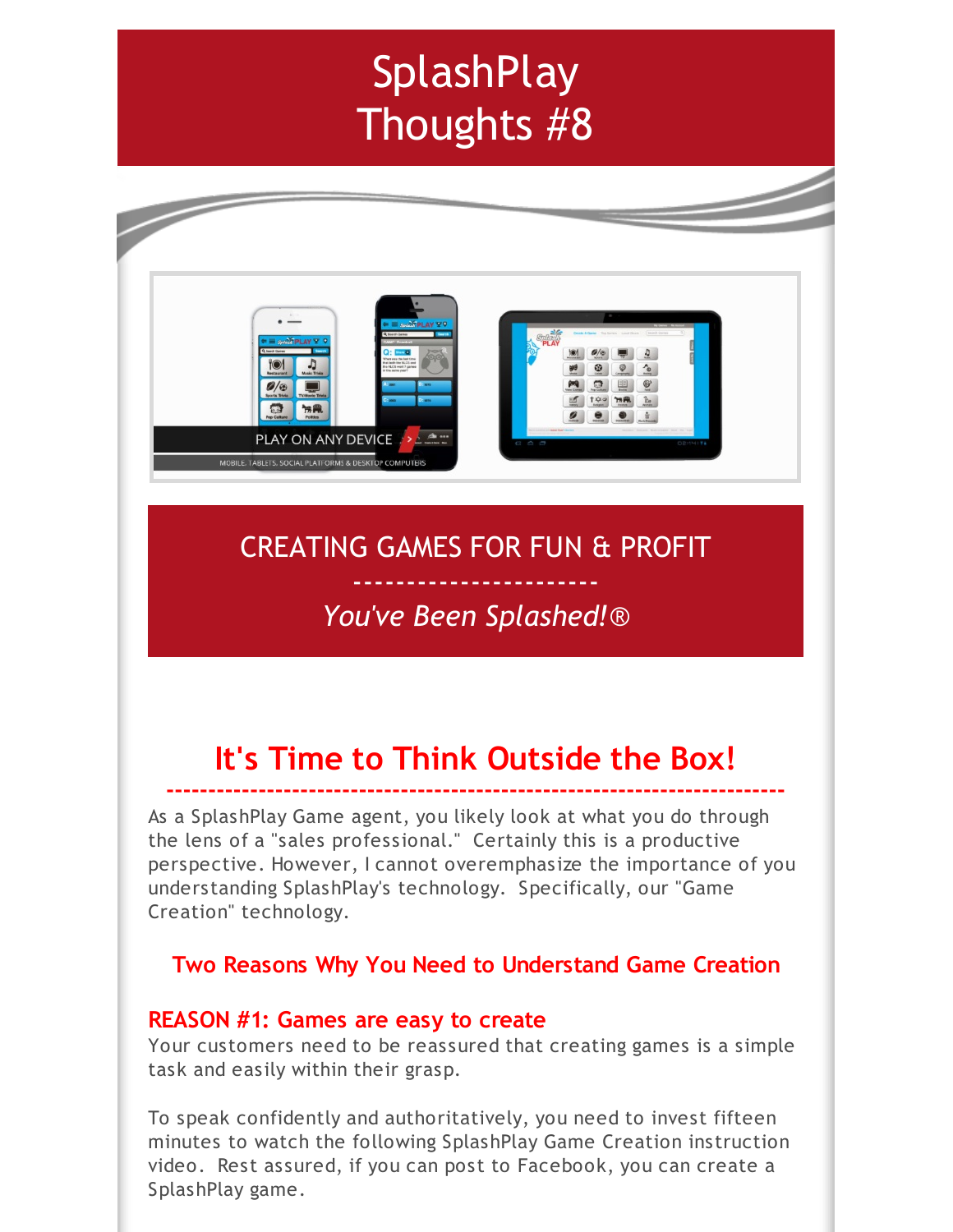### **Creating a [SplashPlay](http://r20.rs6.net/tn.jsp?f=001Q1eS5q-Qoi_cZautMtXpHE9e0zFGVOM_WkBBbMPZzcF5WmP6x59_s5--BOUKoAW8ePjS-2mRBJCN0u0FykNFfg3-OHL7HbRF6Avm-0IzFeMDFKjj-gZWdhm92bB5aJVlkC63N2aL35Pwy8fpgkNY1ryeUXz9byCU4EyiSI0JgpJMWT3J7iEBbA==&c=&ch=) Game Video**

Once you have your head wrapped around the simple task of creating a game, your ability to share the power of SplashPlay will multiply dramatically.

### **REASON #2: New Opportunity**

Most business professionals simply want to enjoy the benefit of using SplashPlay in their marketing. As such, rest assured they will happily allow anyone to take on the responsibility of creating and maintaining their games for them. WHY NOT YOU?

Providing game creation and maintenance is not a burden but rather an opportunity. By being your Game Sponsor's "Full Game Solution Provider" they will grow to depend upon you and you, in turn, will enjoy significant income.

To take on this new responsibility, you need to *UNDERSTAND HOW TO CREATE A GAME* and *BE PREPARED TO CHARGE THE GAME SPONSOR A REASONABLE PRICE*. You already learned how to create a game in Reason #1, above. So, let's explore pricing.

Believe me when I tell you that your SplashPlay Game Sponsor is not interested in having games. He or she is only interested in realizing results! As such, the sooner your Game Sponsor's games are live, the sooner they begin to Gamify their marketing and both you and your Game Sponsor begin to make money.

### **Game Pricing**

Asking how much one should charge for creating SplashPlay games is truly an open-ended question. The answer is simply: "Charge what you can." Your Game Sponsor is already committed to gamifying his or her marketing. Every day that clicks by without games up and running is lost opportunity in revenue for your Game Sponsor. So, the easy answer is defining and pricing a couple of packages, as illustrated below:

| <b>Starter Package</b>            | <b>The Professional</b>            |
|-----------------------------------|------------------------------------|
| <b>3 Game Topics</b>              | <b>10 Game Topics</b>              |
| <b>Game Button Art</b>            | <b>Game Button Art</b>             |
| <b>60 Custom Trivia Questions</b> | <b>250 Custom Trivia Questions</b> |
| <b>Set-up Two Deals</b>           | <b>Set-up Five Deals</b>           |
| 599                               | \$249                              |

Here we see two packages, "Starter Package" and "The Professional." Each package includes a number of game topics, artwork for the game button, between 20 and 25 custom trivia questions per game topic,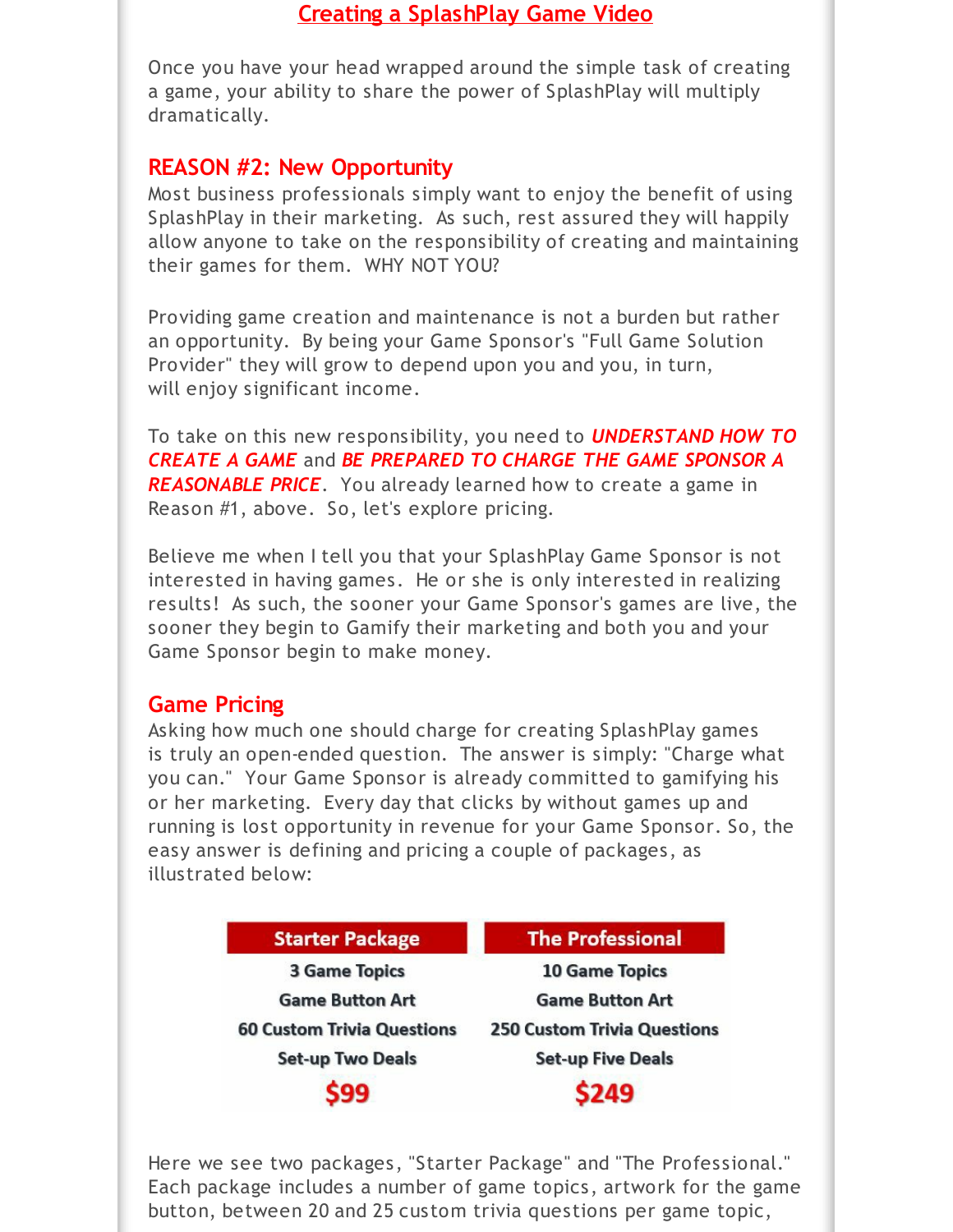and setting up some of the Game Sponsor's deals.

Pricing is always a mystery. The question that plagues every marketer is "What's the maximum I can charge?" We based these two packages on experience. Of course, your business climate my allow for more or less elasticity in your pricing strategy.

Regardless, these two packages are money makers. After careful consideration, we estimate that as a beginner to SplashPlay, the Starter Package shouldn't take more than two (2) to three (3) hours and The Professional Package not more than four (4) to five (5) hours. In all, you should earn \$33 and \$45 per hour on The Starter Package and between \$60 ad \$42 per hour on the Professional Package. Clearly, creating games for your Game Sponsors will not be a waste of your time. Keep in mind, helping your Game Sponsors...

- **Makes you more money,**
- **Demonstrates you're a team member, and**
- **Ensures gamification will be successful yielding long-term rewards for you and your Game Sponsors.**

Before closing, we encourage you to relax. Adding services to your war chest will maximize your income, strengthen the relationship with your Game Sponsors, and ensure that SplashPlay is done right for them and you.

Don't hesitate to take on your first client with the confidence knowing that all of us here at SplashPlay will help you all along the way. We know that after your first Game Sponsor, you'll be a Gamifcation Pro.

Good luck and remember...**HAVE FUN!**

Forward this issue

**SplashPlay, Inc.** 31915 Rancho California Road, Suite 200-237 Temecula, CA 92591 [www.SplashPlaygamify.com](http://r20.rs6.net/tn.jsp?f=001Q1eS5q-Qoi_cZautMtXpHE9e0zFGVOM_WkBBbMPZzcF5WmP6x59_s5FRhGaRTADRQH1wyjiRF3AGmf7aYgUKtB6EaoYIXN1StiYRzo0PPnfAQWSpRVdPJCYEtY_UeZBl_sWIGv-UD5PSCO-UH7G4iMNiftailXEkIxxJJuJy7Lg=&c=&ch=) (877) 286-9003

**\*\*\*\*\*\*\*\***